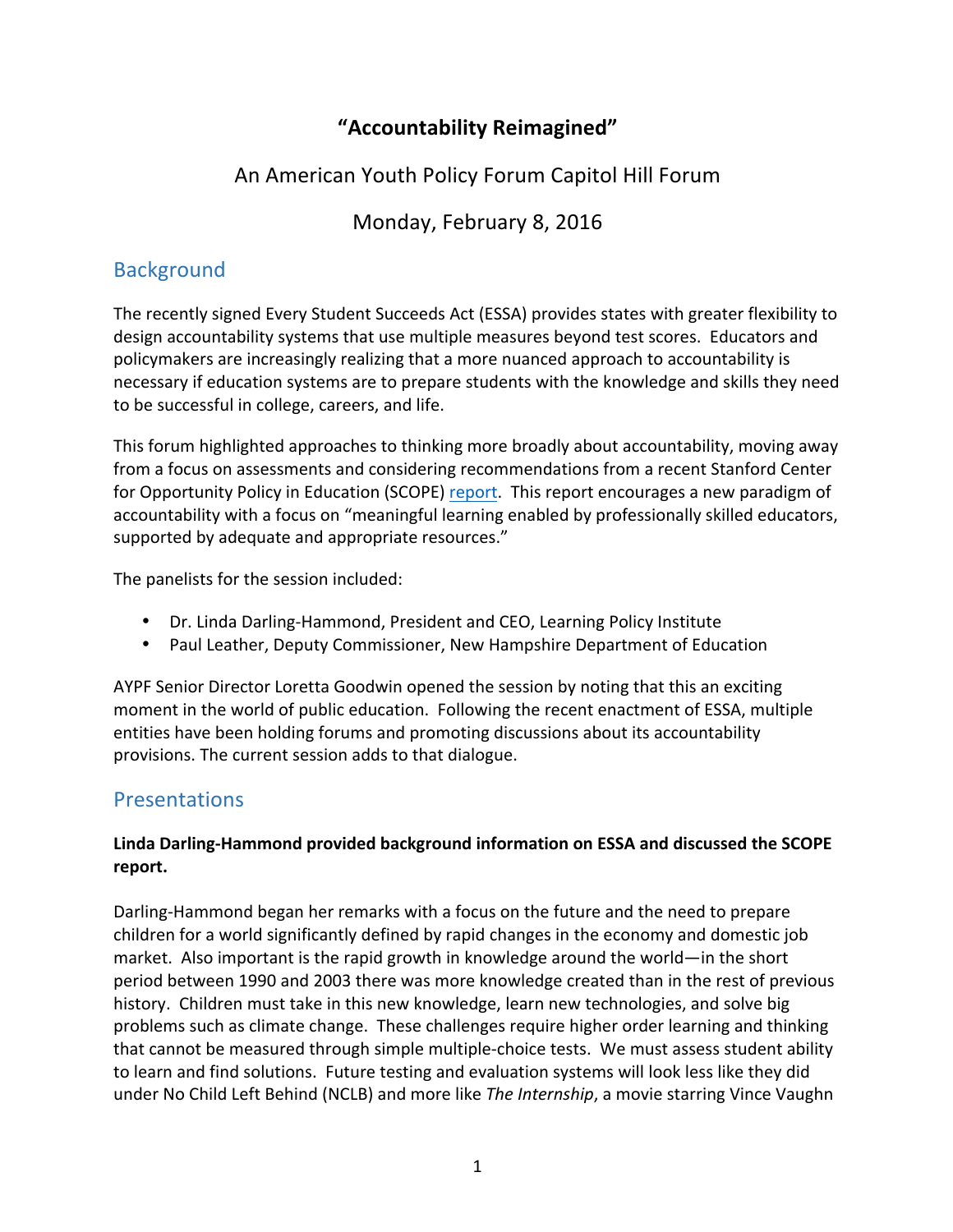and Owen Wilson that depicts a multi-day interview process at Google. The plot depicted candidates being evaluated according to their skills, ability to solve problems, and teamwork.

NCLB encouraged far different approaches to assessment. The theory behind the legislation was that a focus on school achievement would lead educators and policymakers to improve education. Its strategies included annual testing, setting targets for improvement, identifying schools that failed to meet all the targets, implementing school consequences, and tying test scores to teacher evaluations.

The results were not overwhelming. Graduation rates went up somewhat. NAEP scores went up, but improvements were half as great as they had been prior to NCLB. Students' higher order skills actually declined.

What caused these results? The tests focused on lower order skills such as memorization as opposed to problem solving. There were no incentives to enrich curriculum offerings. Instead, emphasis was placed on basic course offerings with less attention being paid to classes such as social studies and computer science. The drivers of achievement were invisible. The focus on schools and teachers did not account for other important factors such as unequal school resources, growing poverty, and state and local policies. It was evident that mandated solutions are often unhelpful.

The SCOPE report highlights the value of a kitchen cabinet of advisors. It argues that accountability systems should:

- 1) Encourage high quality teaching and learning,
- 2) Provide tools for continuous improvement, and
- 3) Provide means for identifying and addressing problems.

Tests can offer information for an accountability system, but they do not by themselves create accountability. Further, to have real accountability, you must improve schools. Parents expect meaningful learning that keeps children engaged and prepares them for the real world. Offerings should be professional and schools should have adequate resources to realize their goals in an effective way.

In addition, accountability systems should  $\dots$ 

- 1) Be *reciprocal* with each level of the system taking responsibility for the contributions it must make to serve each child well.
- 2) Be designed to produce **continuous system improvements** (at the school and district levels).
- 3) Include *assessments of varying kinds*. When your car stops on the freeway, you want more than a single indicator to help you figure out what's wrong. For young people, there should be a dashboard of indicators reflecting student success, engagement, and opportunities to learn.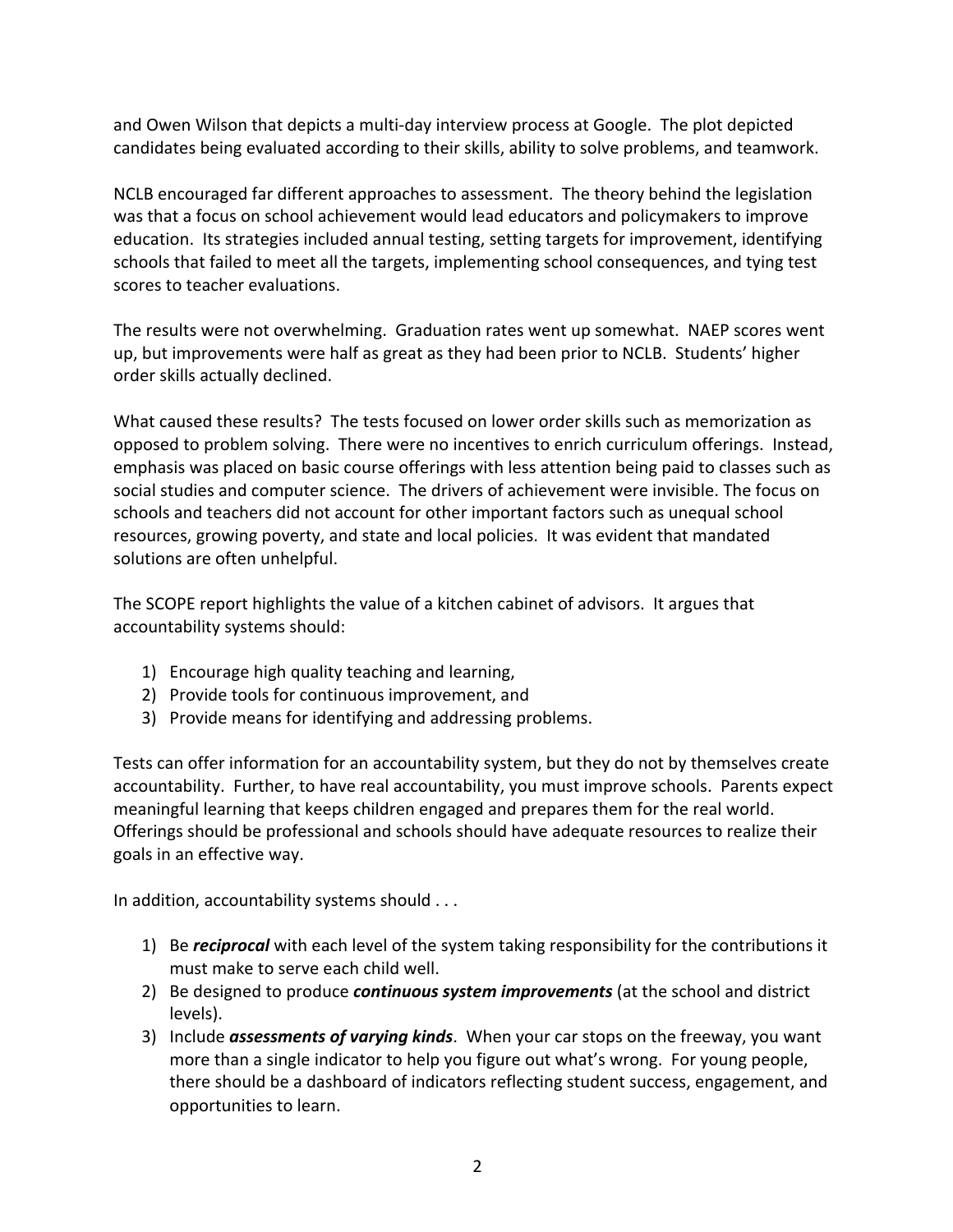- 4) Provide *transparent and accessible information* to the public.
- 5) Seek and reflect student, parent, educator and community input.
- 6) Require state/district *attention to struggling schools and flexibility for interventions* based on data.

One of the benefits of NCLB was data disaggregated by race and other sub-categories such as disability and English proficiency to measure achievement across student groups. These provisions remain under ESSA and can be incorporated into new accountability systems.

The U.S. is alone in the world in its frequency of testing and primary use of multiple-choice instruments. Other countries (and some American states) have been utilizing performance tasks and portfolios for some time. They have also been asking open-ended questions and allowing multiple days for thinking and revision. Schools with International Baccalaureate (IB) curriculums empower students to design scientific investigations and defend their work to a committee—these schools send young people (including those of varying races and incomes) to college at higher rates and with better outcomes. ESSA works to align the U.S. with these international best practices, allowing for multiple up-to-date measures of student academic achievement. States may apply for innovative assessment pilots to explore these best practices. 

Darling-Hammond provided some information on how a new accountability system was being shaped in a sample state. California is examining school learning across multiple domains such as student achievement, student engagement, school climate, curriculum access, and parent engagement. Educators in the state now have the capacity to tell what percentage of their students are completing the college prep curriculum and thus they are starting to pay attention to how schools are preparing students for their futures. Importantly, California and other states are able to assign differing weights to each domain in their overall accountability systems. 

Additionally, new forms of instructional support are emerging and expanding. Learning networks amongst schools and districts are facilitating exchanges of best practices. School Quality Reviews are sending evaluators to individual school sites to observe and help educators. High performing schools are being paired with low performing ones. Many states are placing high-performing teachers in leadership positions (e.g., making them mentors or master teachers). California started an Instructional Leadership Corps. Another option is to develop learning networks around math, English, or other subjects. Finally, engaging teachers in the scoring of performance assessments and School Quality Reviews is proving helpful to the way they think about their own teaching.

As the nation embarks on this new opportunity to redesign accountability systems, it is important to keep our eyes on the prize for the students —they must be ready to be leaders and meet the demands of a changing world.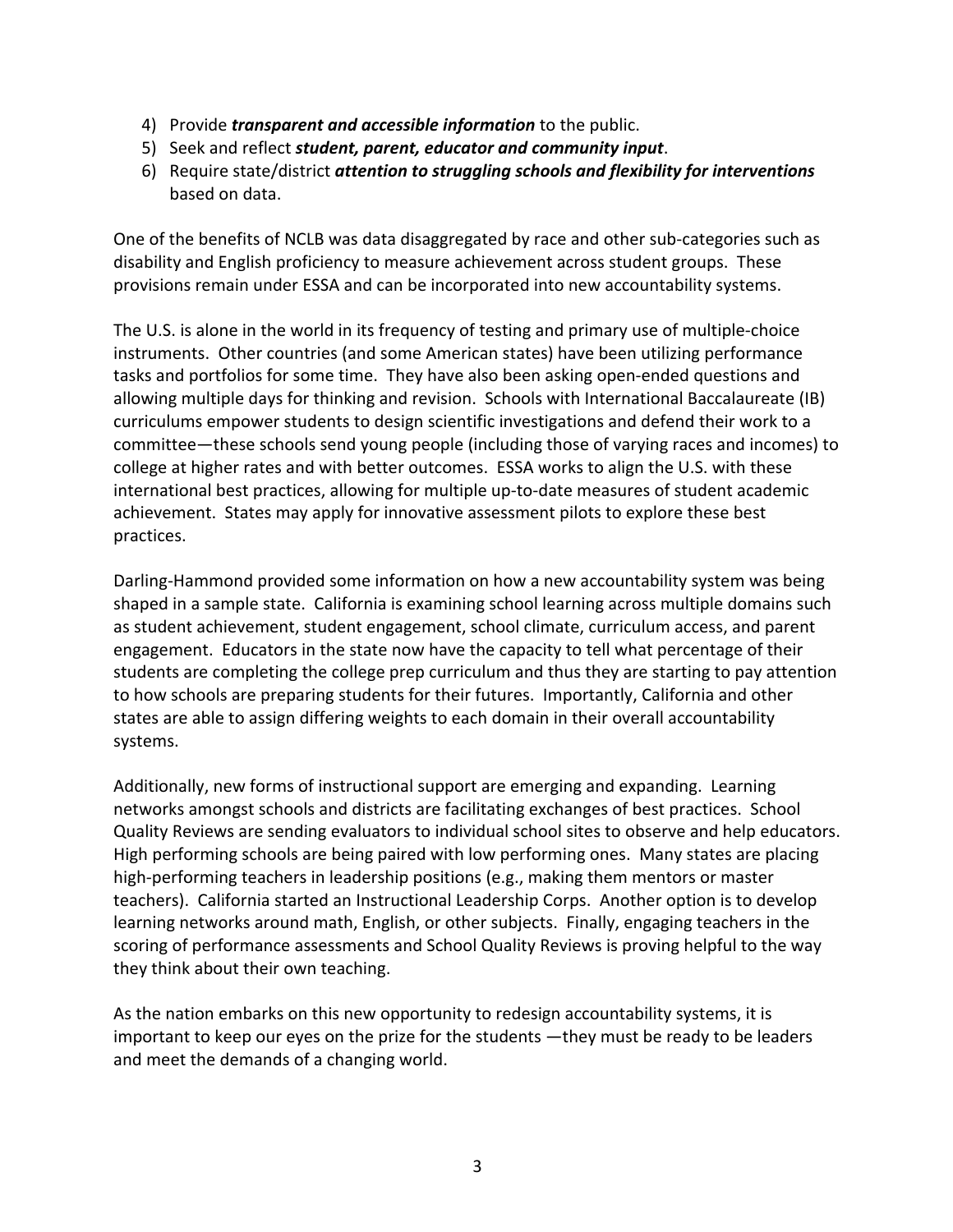#### **Paul Leather discussed New Hampshire's Performance-Based Assessment and School Accountability Pilot.**

New Hampshire's accountability system has been evolving over time. The 1.0 version was driven by NCLB and standardized testing. The state subsequently decided to apply for and received a NCLB accountability waiver to form the Performance Assessment of Competency Education (PACE) pilot. This was the 2.0 version. The current and third version of the accountability system is an innovation lab network, involving the input of a number of people over a period of several years. The emphasis is on being more personal and competency-based.

New Hampshire educators asked themselves the following question: What would the  $51<sup>st</sup>$  state (reference in the SCOPE report) do if it had no prior accountability or NCLB history? They decided it was important to have locally selected assessments of student progress (performance-based and other), state validation assessments, and graduation portfolios.

There was also a need to support educators so they can better support their students. A paper written by Ben Jensen became a resource. It positions student learning as the core of all efforts. Educators must work to improve instruction but their professional judgment becomes a greater part of the process. Leather noted that Canada adheres to this philosophy and achieves impressive results.

Within New Hampshire's new system, students are called upon to confront real world problems (e.g., doing math and thinking about its applications). Leather provided an example of a test question that puts students in the role of community planners, asking them to use their math skills to develop a proposal designed to expand a town's water supply. The geometry-focused assessment was aligned with grade 9 math standards while also evaluating how students are able to collaborate and communicate. This approach is more reflective of the challenges students will face when they leave school and reflects a more intense focus on maximizing student learning, engagement, and outcomes. Leather stressed the need to create space for such innovative approaches while studying implementation and results.

Commenting on early accountability systems, Leather posited they were holding educators back. They were externally oriented, leaving educators feeling disenfranchised which caused communities to lose faith in their schools. New Hampshire wanted to harness educator ownership over the accountability system.

PACE only involves a limited number of school districts. Each had to demonstrate it was ready to participate in the pilot and a number of districts are still going through that process. It is challenging to get everyone in the state on board at the same time. Thus, it is helpful that ESSA allows states to focus on a limited number of districts at the beginning of their change processes. 

Leather provided more detailed information about New Hampshire's process, detailing extended discussion that began in March, 2013 with Arne Duncan, the former Secretary of the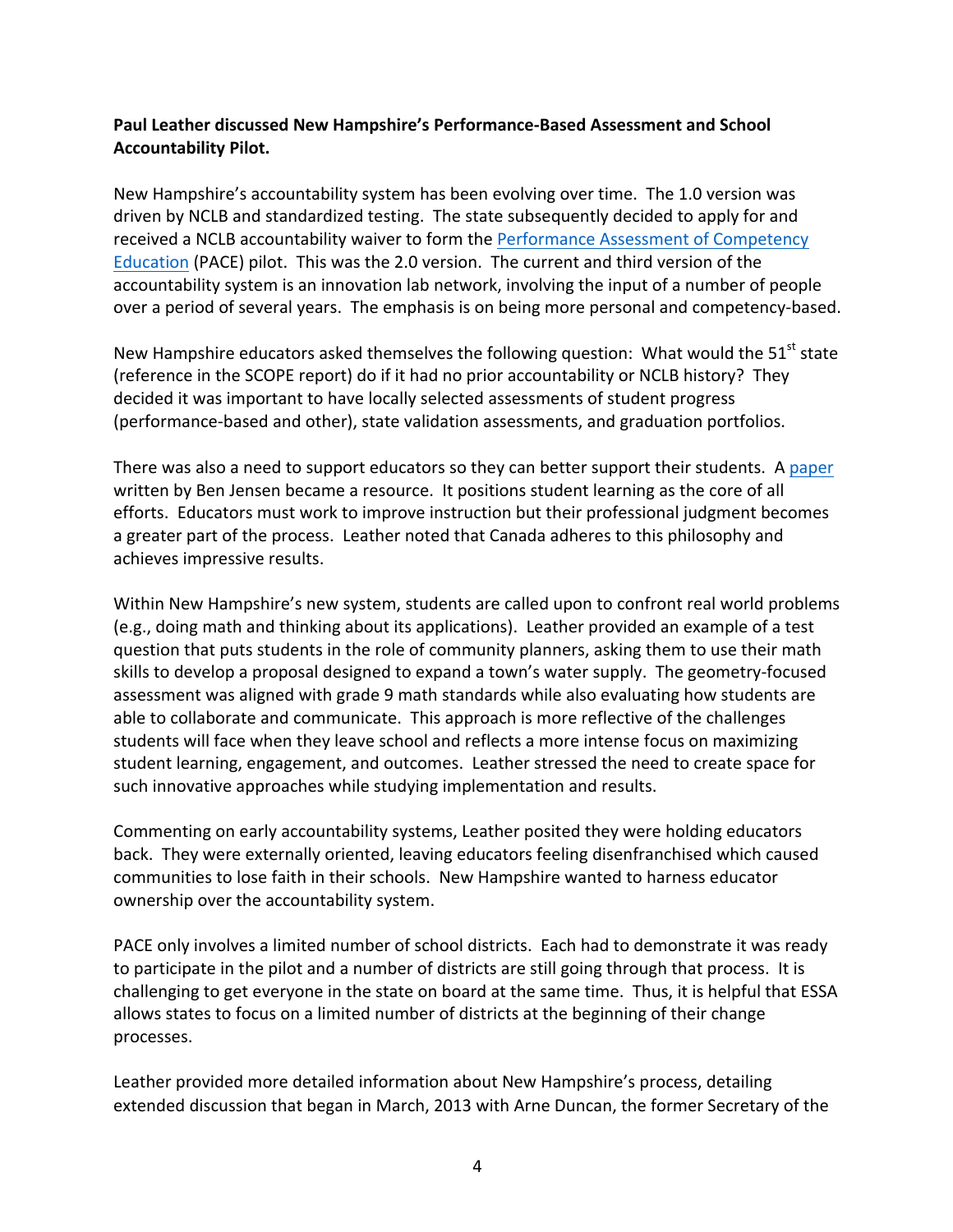U.S. Department of Education. NH received final approval of its waiver request on March 3, 2015. The state did the necessary training in the interim period, before they even finished building the system. State-level organizers ensured that local teams and national supporters were involved and invested throughout the process. For example, they were included in meetings with the U.S. Department of Education. After hearing about the inclusive planning process, the USDOE said it would be a lot easier for the agency to support local planning if more states did the same.

PACE's state model competencies are based on national and state standards. Students are tested once in elementary, middle, and high school to track how they are growing developmentally. The state also urges PACE school districts to develop their own standards and assessments that are coherent and understandable to all. Districts use multiple performance assessments that are tied to competencies. They have annual reviews that compare data across schools (just like non-PACE districts). Having a common (to all PACE districts) performance assessment allows for various forms of comparability across districts and coordinated systems. Evaluation is not based on a single measure but a full body measures, most of them developed locally.

Leather also noted certain challenges with PACE. Disaggregated data shows that some student groups are struggling—for example, those with disabilities. And there is a possibility that local teachers are scoring children more highly than general assessments. However, teachers are invested in the assessment system and believe in the data they are collecting and what is being tested. Some describe PACE as the best professional development they have had over the course of their careers. Educators are once again at the center of developing systems.

### Audience O&A

#### *Question 1 was an inquiry about state progress in developing new accountability systems.*

States are moving away from the old systems established under NCLB. Most are at the beginning of the process while others had open-ended questions and performance tests prior to NCLB. Those that use performance-based assessments are injecting new life into their existing instruments. Those that had abandoned them under NCLB are stepping up to quickly reinstitute their previous assessment systems.

*Question 2 reflected an interest in multi-domain evaluations. How do states/districts account for non-academic domains?* What are the *input and output measures?* How do they weigh *academic measures against non-academic ones?*

Darling-Hammond commented that it is important to focus on the development of standards first, followed by accountability concerns afterwards. States must figure out what they are trying to accomplish, then they can figure out the appropriate measures to assess progress. A SCOPE paper (currently under peer review) itemizes the types of measures that can be employed. In addition to outcome indicators, there are potential "opportunity to learn"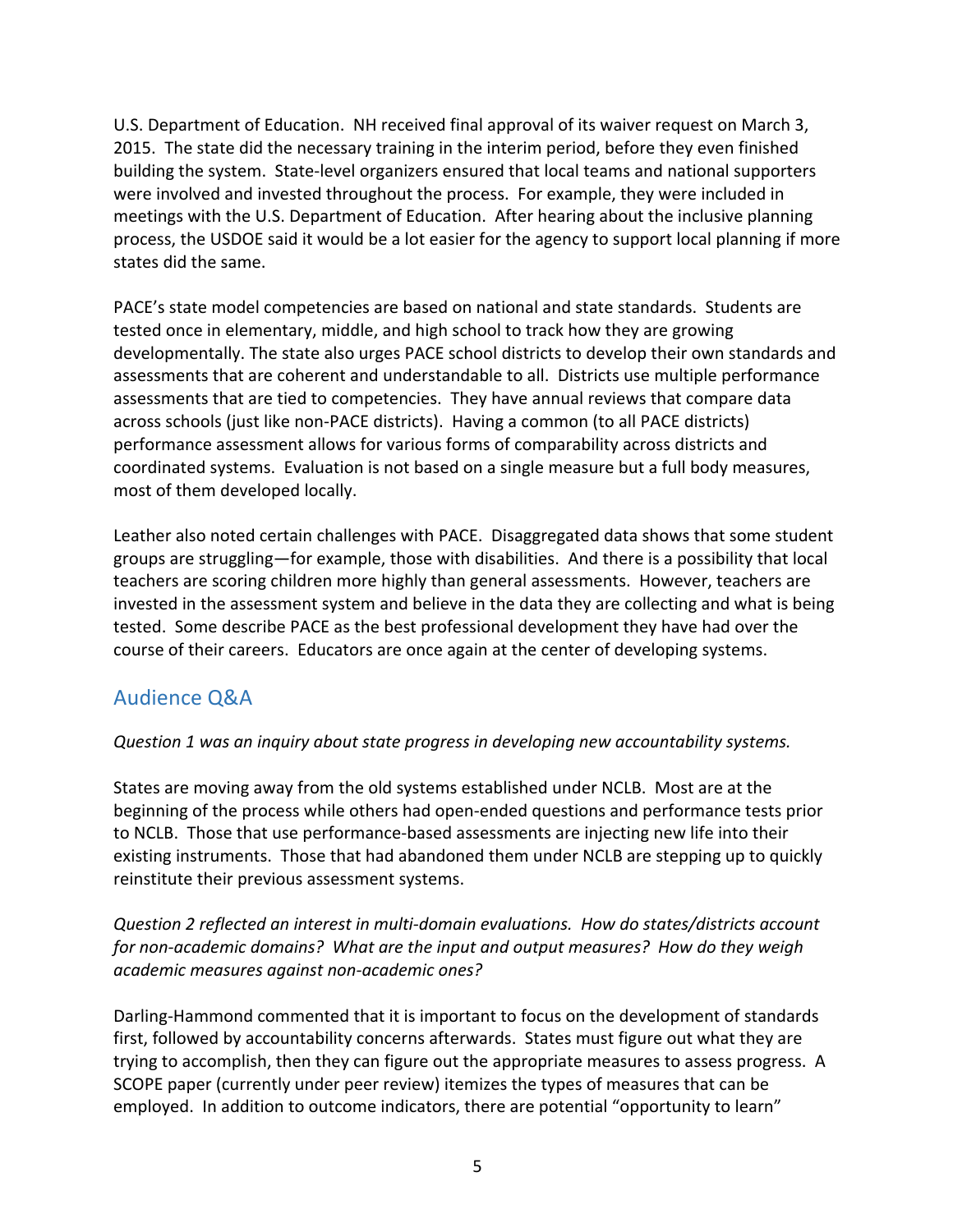indicators such as completion of college readiness courses or access to high quality curriculums. NCLB did not incorporate these types of measures since it focused on memorization and recall. If you believe socio-emotional approaches are important, she concluded, you should focus on them but not use that information as a flag for punishment.

**Question 3** shifted the conversation to parents. How can parents be effectively involved in *evaluation systems?* At what point in the school year do assessment results come back? And *how are they used to inform parents and learning?* 

New Hampshire and California have mechanisms that facilitate local community engagement. California passed a law requiring local community collaboration. The outcomes the state wants to monitor provide communities with information about resources being provided to students and schools. Parents may also be interested in knowing that the state 1) assumes the role of stepping in to assist struggling districts and 2) tracks concerning factors such as expulsion rates.

New Hampshire's PACE has introduced reciprocal expectations. It has an interest in seeing improvement—they believe this happens when people buy into what we are doing (including the parents). Performance assessments are embedded into the curriculum and classroom learning so students/teachers/parents are getting the results immediately.

### *Question 4 was about one of the New Hampshire slides. It seems to indicate that ELL students are doing as well as other students. Why is this the case?*

Truthfully, Leather responded, the state is not very diverse. There are only a small number of ELL students and many come from Asian countries with high performance standards. Our concerns are mainly about poor kids and those with disabilities.

#### *Question 5 was "What are you most excited about in ESSA?"*

Darling-Hammond praised changes that allow for multiple evaluation measures-schools and students can be viewed holistically. The law requires states to think about teaching students higher-order skills. There is an opportunity to provide students and teachers with information that will inform learning. Assessments have the potential to be engaging and challenging. This is a departure from traditional tests that do not motivate students or help teachers learn how to teach more effectively. Other countries are much more advanced in this space so the U.S. will be able to start catching up.

Leather is really excited about section 1204 (the innovation assessment accountability demonstration authority). Innovation is now valued by Congress. There will be gains for certain students who were lost and ignored in the previous system. It is important that the nation is moving away from educator evaluation as the sole method for improving outcomes. We can now focus on building systems in which educators are valued and respected.

*Question 6 was focused on ways to engage higher education teacher preparation programs.*